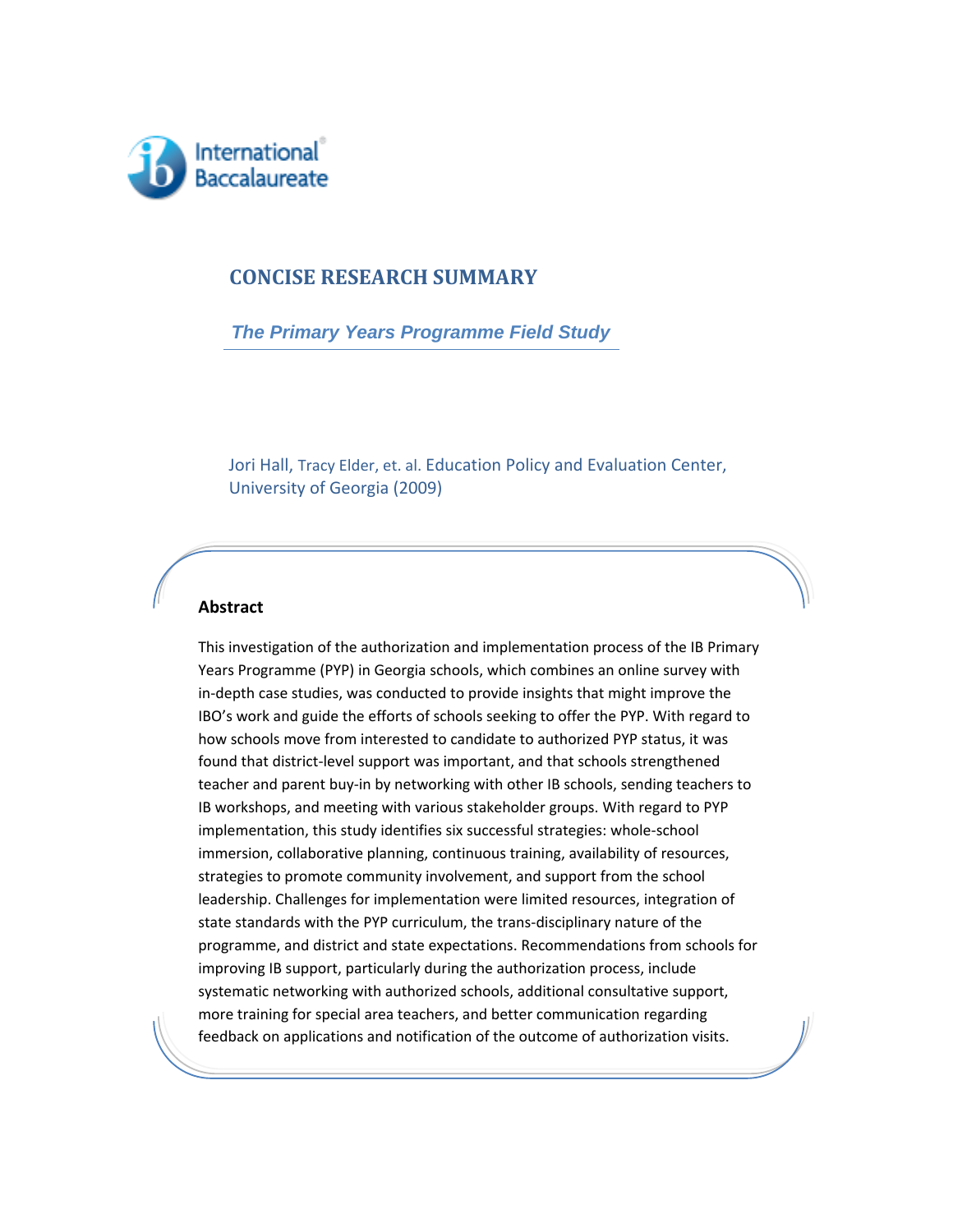# **Summary**

In the second half of 2008, an investigation of the authorization and implementation process of the IB Primary Years Programme (PYP) in Georgia schools was conducted by the Education Policy and Evaluation Center (EPEC) in the College of Education at the University of Georgia, in order to provide useful insights that might improve the IBO's work and guide the efforts of schools seeking to offer the PYP. The study sought to investigate, first, how schools move from interested to candidate to authorized status, by exploring such aspects as how they learn about and follow IB regulations, who organizes the tasks necessary for authorization, how they advertise IB to the community, and how they meet IB and state or local standards. Second, the study researched how the programme is implemented, by looking at successful strategies, challenges, support provided by the IB, and other actions taken by schools.

For this study, researchers used a mixed methods approach. An online survey of 561 administrators and teachers at sixteen Georgia schools shed light on their perceptions and experiences related to PYP authorization and implementation, while case studies at three of these schools helped to gain a deeper understanding of school practices and their alignment with IB guidelines. The three schools selected – Fair Street Elementary in Gainesville, the International Community School in Atlanta, and Clubview Elementary in Columbus – represent different sizes and types of school systems, as well as different demographic compositions. At these schools, a total of 13 interviews were conducted with district‐level and school‐level administrators, 12 focus groups were held with teachers and parents; 16 classroom observations and various document reviews also took place. Data was analyzed across all subsections of the authorization process (the feasibility study, trial implementation, the IB team visit, challenges faced) and all areas of current implementation (philosophy, organization, curriculum, students and their families, overall implementation).

# **How does a school move from interested to candidate to authorized status?**

Findings related to this first question indicate that issues related to district‐mandated school reorganization, changes in the surrounding neighborhood and wanting to improve the reputation of the school are primary reasons behind a school's decision to implement the PYP. Important initial steps schools took to meet IB standards included networking with other IB schools, sending teachers to IB workshops, meeting with various stakeholder groups, applying for charter school status, and seeking additional funds.

Although the data indicates that teacher buy‐in initially presented at least some challenge to the authorization process, schools managed to boost teachers' support for the PYP primarily by networking with other IB schools and sending teachers to IB workshops. Teachers also received a great deal of support from school‐level administrators and the IB‐PYP coordinator, who were instrumental in organizing the PYP authorization process. By spearheading a school vision, developing a plan of action, and communicating it, these school leaders boosted understanding of the PYP, strengthened teachers' commitment and collaboration, and fostered the use of new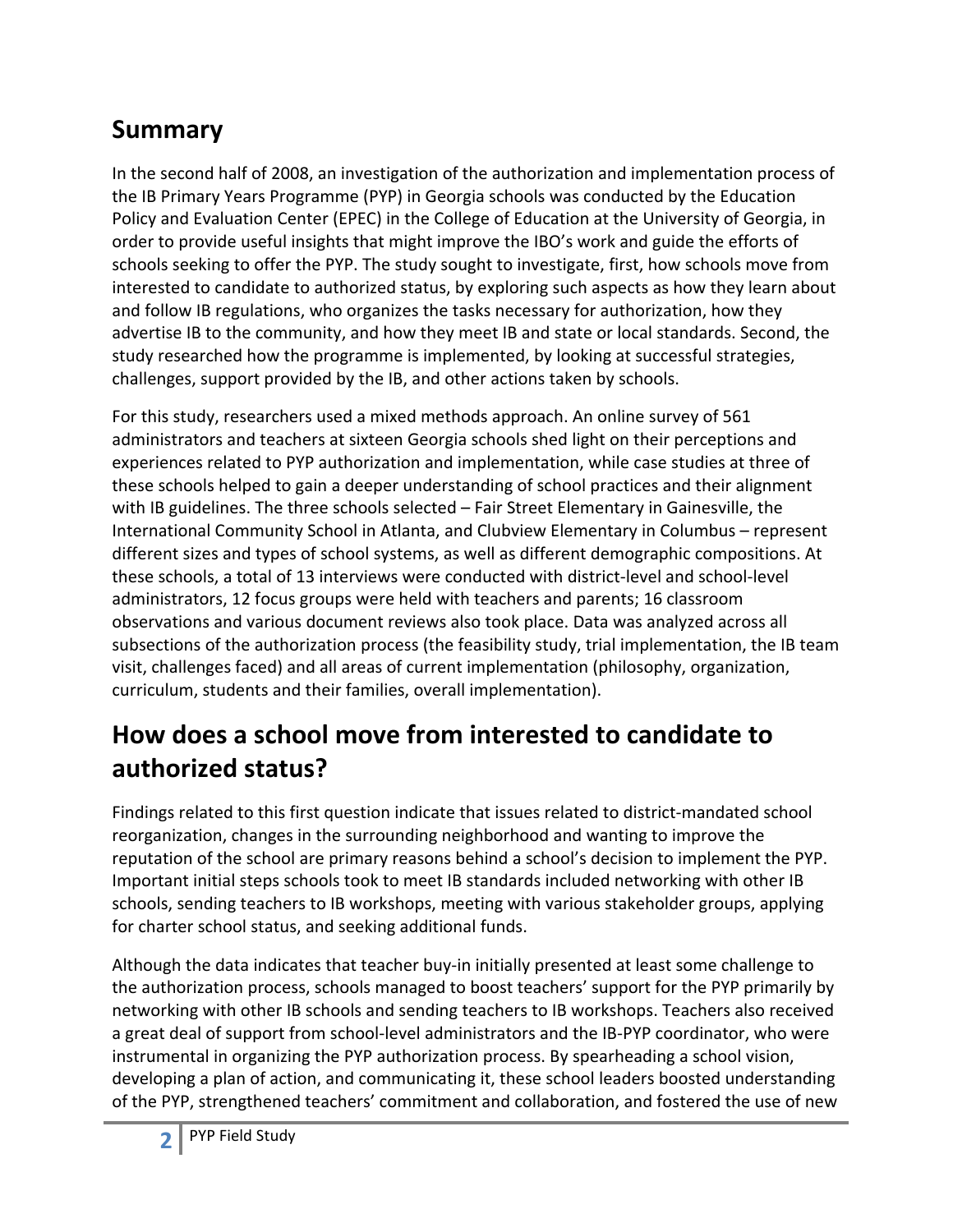teaching strategies. With regard to parent buy‐in, 46% of survey respondents reported that it was challenging to at least some extent during the authorization process; school strategies to establish the legitimacy of the PYP among families and the local community included offering IB information sessions, involving parents in the preparation of IB reports and events, and partnering with institutions such as local churches, hospitals and non‐profit organizations.

During the authorization process, alignment between the PYP and the Georgia Performance Standards (GPS), which are mandatory, was considered challenging to some extent by a majority of survey respondents (65.2%). Although the case study data reveals that schools have made progress in integrating the PYP curriculum with GPS standards, some standards in the state curriculum still do not fit well with the IB units and are taught separately. District‐level support was considered to be important during the authorization process; reported areas of support include providing full‐time faculty positions (i.e., PYP coordinators), funding workshops, and granting charter school status or allowing increased autonomy. The three case study schools are charters, which gives them some latitude for implementing district requirements which may not be consistent with the IB philosophy.

# **How is the PYP implemented?**

Findings related to how the PYP is implemented identify six categories of successful strategies, as well as four challenging areas. The first successful strategy, "whole school immersion," refers to the attempt to surround students and teachers with the PYP by making it visible in the school and promoting the IB philosophy throughout the school day, as well as ensuring that all special areas teachers also integrate the IB units in their instructional plans. Secondly, collaborative planning, through both grade‐level meetings and meetings across grade levels, together with sufficient planning time were frequently cited by respondents as one of the most successful implementation strategies. Third, continuous training, ranging from IB workshops and visits to other schools to onsite weekly professional development meetings were considered vital.

The availability of resources to purchase materials to support each IB unit and the existence of a media center were also considered essential for successful implementation. Strategies to promote family and community involvement during the authorization process have also tended to go beyond traditional outreach methods such as newsletters and websites; case study schools encouraged widespread participation by inviting everyone to all School Council and PTA meetings, and making special efforts to communicate with parents in their native languages when necessary. Finally, all stakeholders and survey respondents viewed strong support for IB by the school leadership as a key factor for successful implementation. The PYP coordinator was identified as the most important person for keeping teachers on task and maintaining the overall focus on IB goals. Indeed, one case study school with a part‐time PYP coordinator lagged behind those with full-time coordinators in terms of progress towards transdisciplinary teaching and use of the inquiry method.

Challenges for PYP implementation were consistently clustered in four areas: limited resources, integration of GPS and the PYP curriculum, the transdisciplinary nature of the programme, and district and state expectations. Limited resources were mentioned most often, and referred to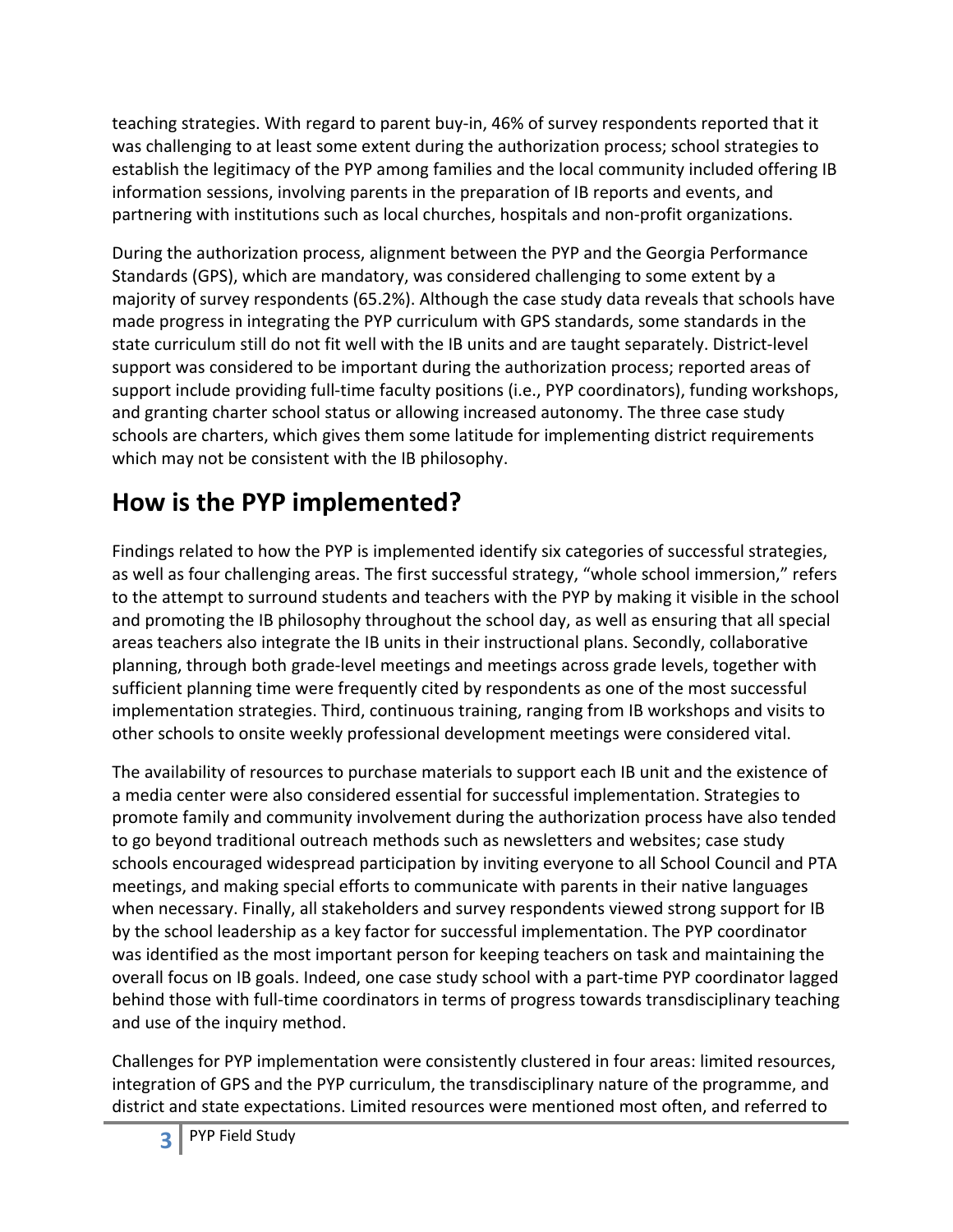insufficient time for such things as planning and whole‐class instruction, a lack of adequate materials to support IB units, and even a lack of space for displaying work and carrying out projects. The majority of schools struggled with integrating the Georgia standards, which are content‐specific and rigid, with the IB, which is concept‐focused and fluid. Teachers have thus found it challenging to teach the GPS facts and dates while honoring the global focus of IB, although most agree that their schools have developed strategies to try to accommodate both. Schools also reported difficulties achieving IB's trans‐disciplinary instruction, and found math the most challenging subject to integrate. Finally, although the case study schools are charters and thus district expectations have not been very challenging, schools have expressed concern that these could become a problem in the future, particularly initiatives for school improvement or report card requirements.

# **Areas of support from IB and recommendations for improvement**

With regard to the authorization process, the majority of survey respondents agree or strongly agree that IB provided support during the feasibility study (87.5%), the trial implementation (80.5%), and the IB team visit (74.5%). They also found the IB visit team's report particularly helpful and supportive. While implementing the PYP, administrators and PYP coordinators, who have the most direct contact with IB, reported knowing where to get answers from the organization. Teachers consider IB workshops and training opportunities as a useful form of support. The IB website is also seen by some as a source of support, but others consider the curriculum resources inadequate.

During the authorization process, most teachers and administrators acknowledged that learning about IB is a process they must go through mainly on their own; nonetheless, schools consistently would like more support in four areas. Firstly, they suggest that IB facilitate systematic networking, in order for pre‐candidate and candidate schools to connect with authorized schools. Secondly, numerous interviewees requested more time with the IB consultant and more feedback during the period between Application A and Application B. Some have expressed the need for more help prior to Application A, and others, who have additional funds for hiring consultants, would like to see a list of consultants/experts who could be hired for a specific area, and who would be familiar with local requirements. Thirdly, more training opportunities for special area teachers was recommended. Finally, schools mentioned the need for better communication regarding feedback on applications, particularly Application B, and notification of the outcome of the IB authorization visit.